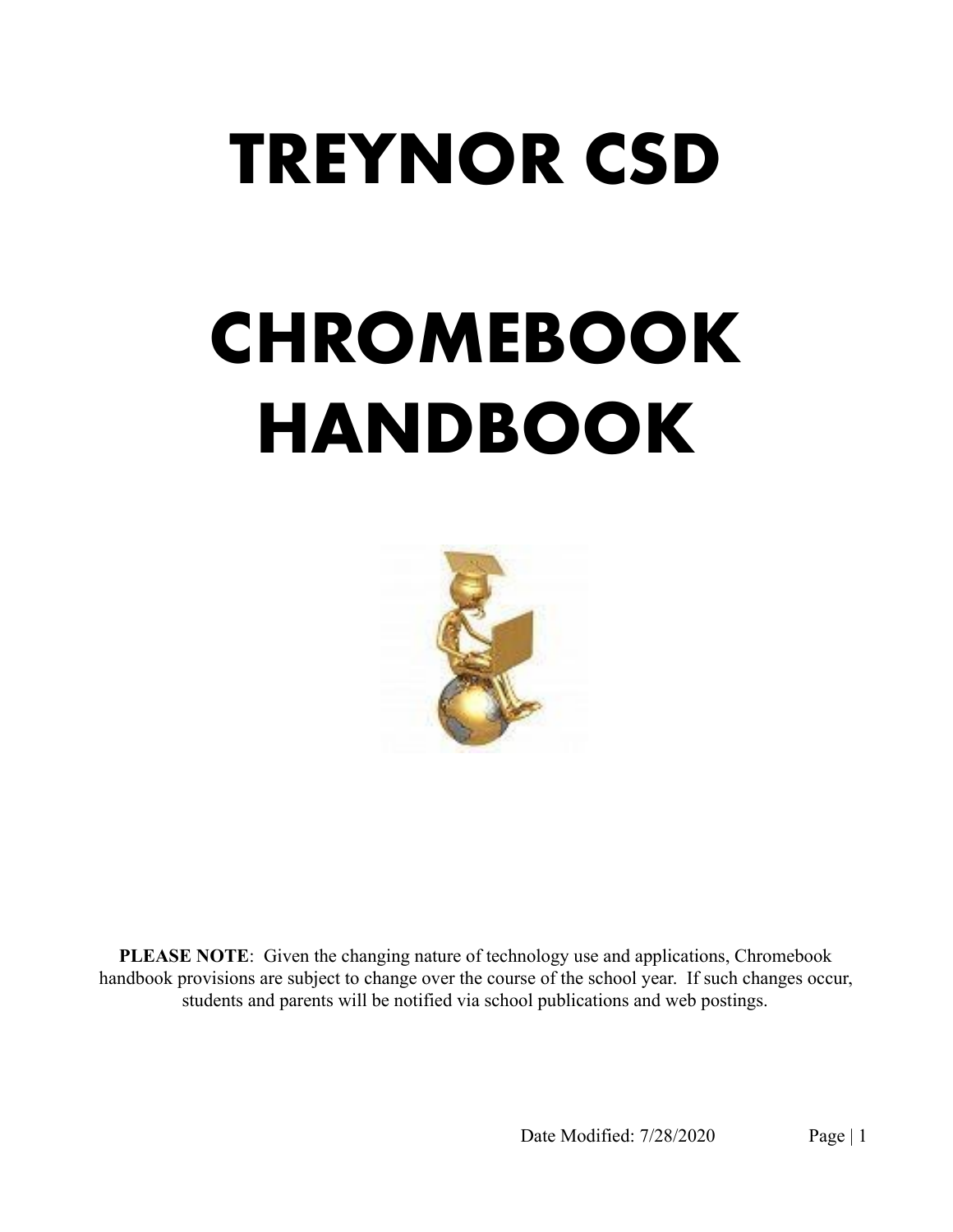# **A. Distribution of Chromebooks**

Chrome Devices are distributed each school year to all K-12 students following an orientation on the operation of and rules and regulations for the use of student Chromebooks. To participate in the Chromebook Program, a Chromebook Computer Use Agreement will be required. Chromebooks will be collected at the end of each school year for maintenance, cleaning and software updates. Students will retain their original Chromebook each year while enrolled at Treynor. Sixth through 12th grade students will take their devices home each night, while K-5th will leave their devices in their classroom. Should conditions warrant, K-5th students will be allowed to take them home.

## **B. Care of Chromebooks**

Students are responsible for the general care of the Chromebook they have been issued by the school. Chromebooks that are broken or fail to work properly must be taken to the Technology Department in each building (Mrs. Orr in the elementary; Mrs. Bailey or High School Tech Room in MS/HS).

# *Student Responsibilies:*

- Treat this equipment with as much care as if it were your own property.
- For those that take units home, bring the *charged* device to school every day.
	- If you forget your device and/or charger, substitutes will not be provided.
- Keep the computer either secured (i.e., home or other secure place where others do not have access) or attended (with you or within your sight) at all times. We recommend that the computer is stored in a locked secure place when you cannot directly monitor it. Unattended and unlocked equipment, if stolen – even at school – may be your full financial responsibility.
- Avoid use in situations that are conducive to loss or damage.
- Avoid leaving the computer in environments with excessively hot or cold temperatures.
- Loss or damage that occurs when anyone else is using your assigned computer may be your full responsibility.
- Adhere to Treynor CSD CardinalNet Acceptable Use Policy and Chromebook Handbook at all times and in all locations. Current policies are posted on the district website.
- Back up (copy) your data to another place. Never consider any electronic information safe when stored on your local device only. It is recommended that you always use Google Drive to store your information -- not your local downloads folder.
- Read and follow general maintenance alerts from school technology administrators.

# *General Care*

● Students will be responsible for providing their own carrying case for their Chromebook. If the case is a backpack style case, it should have a separate section just for Chromebooks. Do not store anything (e.g., cords, disks, cell phones, books) in the area within the Chromebook case designed for the computer other than the computer itself as this may damage the screen. Use a separate pocket for these items. Carrying cases are only required for students who take their devices home each night.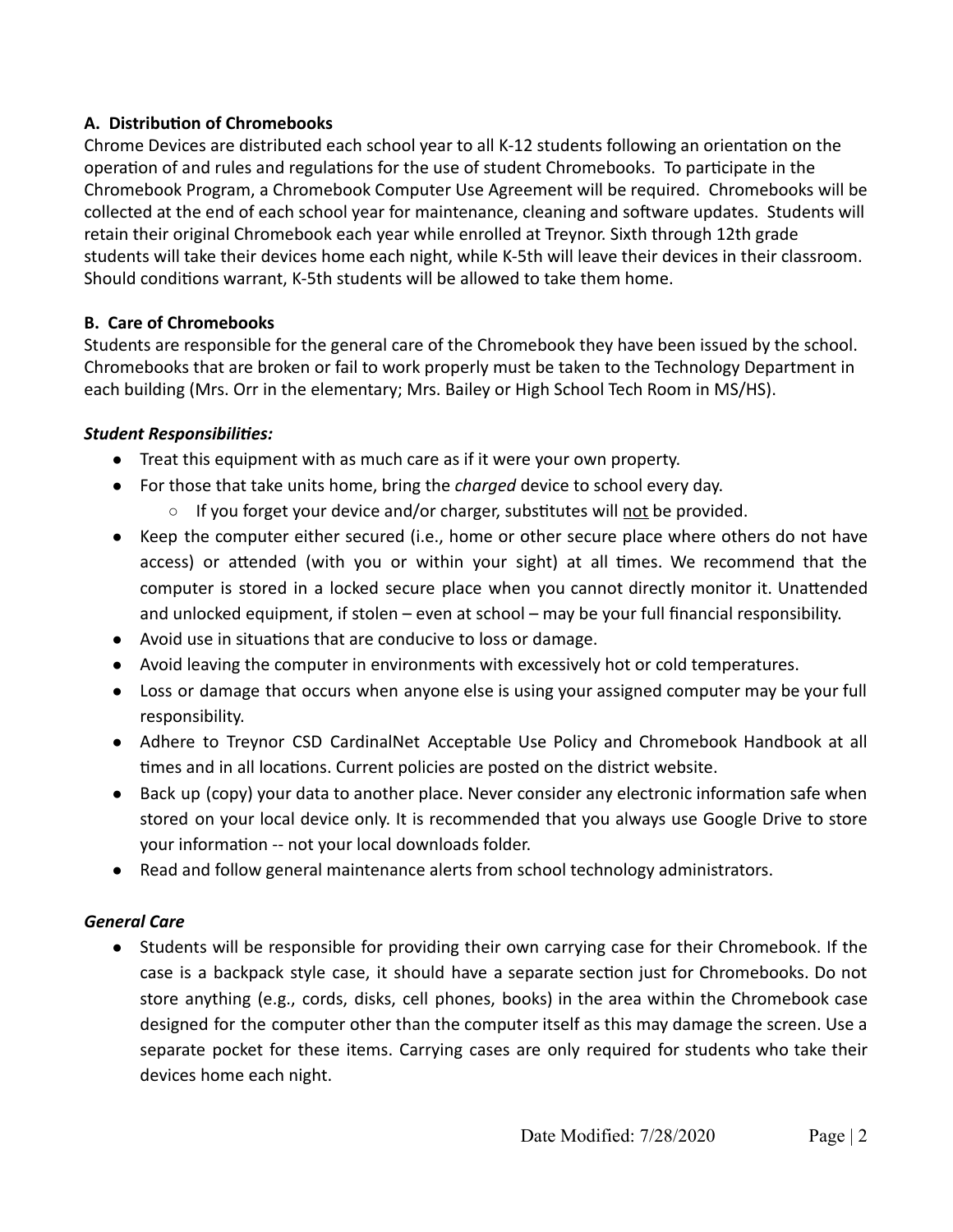- Do not attempt to remove or change the physical structure of the computer, including the keys, screen cover or plastic casing. Doing so will void the warranty, and families may be responsible for the repair or replacement cost.
- Do not remove or interfere with the serial number or any identification placed on the computer.
- Do not do anything to the computer that will permanently alter it in any way.
- Keep the equipment clean. Do not eat or drink while using the computer.
- Students are not to write on, use stickers on or mark their Chromebook in any way. If any damage does occur, immediately report damage to technology personnel.

#### *Carrying the computer*

- Always completely close the lid, even for short distances, to help prevent damage.
- While transporting the Chromebook between classes, students are not required to put it in their carrying case, as long as the Chromebook lid is closed and being carried with two hands.
- While transporting the Chromebook between home and school, always use the protective carrying case.
- Shut down the Chromebook if closing the case for an extended period of time.
- Do not grab and squeeze the computer, as this can damage the screen and other components

#### *Screen Care*

- The computer screen can be easily damaged if proper care is not taken. Broken screens are not covered by manufacturer's warranty and can be costly to replace. Screens are particularly sensitive to damage from excessive pressure. Do not stack heavy objects or books on top of the Chromebook.
- Do not touch the computer screen with anything other than your finger, a stylus, or approved computer screen cleaner.
- Clean the screen with a soft, dry anti-static cloth or with a screen cleaner designed specifically for LCD type screens.
- Never leave any object on the keyboard. Pens or pencils left on the keyboard can crack the screen when the lid is closed.

## **Battery Life and Charging**

- For students who take their devices home each night, arrive at school each day with a fully charged battery. You should establish a routine each evening whereby you leave your computer charging overnight.
- Avoid using the charger in any situation where you or another is likely to trip over the cord.
- Close the lid of the computer when it is not in use, in order to save battery life and protect the screen.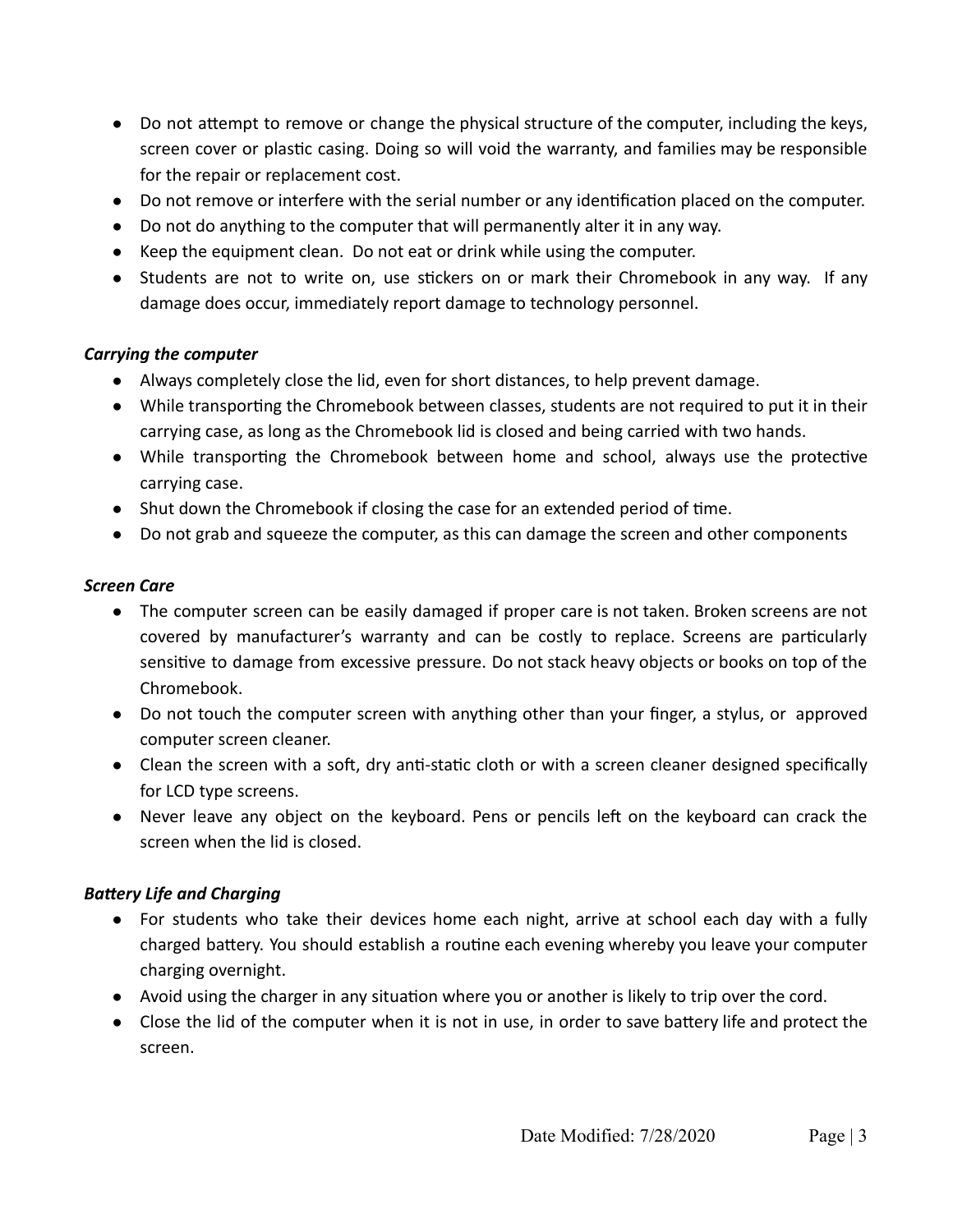#### *Personal Health and Safety*

- Avoid extended use of the computer resting directly on your lap. The bottom of the Chromebook could generate excess heat and cause temporary or permanent injury. Also, avoid lap-based computing while connected to the power adapter as this will significantly increase heat production.
- Avoid lengthy use involving repetitive tasks such as typing and use of the track-pad. If possible, set up a workstation at home, possibly with an external keyboard and mouse, that allows you to situate the screen at eye-level and keyboard at lap-level.

#### **C. Using Your Chromebook at School**

Chromebooks are intended for use at school each day. In addition to teacher expectations for Chromebook use, school messages, announcements, calendars and schedules will be accessed using the Chromebook computer. Students must be responsible to bring their Chromebook to all classes, unless specifically advised not to do so by their teacher. Students are encouraged to take Chromebooks home for educational use provided that parents have given permission for that use.

#### **Chromebooks Left at Home**

If students leave their Chromebook at home, academic consequences similar to those applicable to forgotten or incomplete work will be enforced. Students will not be issued a loaner Chromebook for forgotten computers or for computers out of service due to neglect.

#### *Chromebook Undergoing Repair*

Loaner Chromebooks will be issued to students when they leave their Chromebooks with Technology Department for repair.

#### **Chromebook Battery Issues**

Chromebooks must be brought to school each day in a fully charged condition. Chromebooks should be shut down overnight, do not just close the lid. Failure to act responsibly with regard to ensuring battery charge may result in academic consequences similar to those applicable to forgotten or incomplete work; students will not be issued a loaner Chromebook for temporary use. In cases where required school use of the Chromebook has caused batteries to become discharged during the school day, students may be able to connect their computers to a power outlet in class.

## *Chromebooks Le in Unsupervised Areas*

Chromebooks should not be left in unsupervised areas. Unsupervised Chromebooks will be collected by staff and taken to the office. Disciplinary action may be taken for leaving your Chromebook in an unsupervised location.

#### *Students without Parental Take-Home Permission*

Students who do not have parental permission to take Chromebooks home are expected to arrive before classes start with enough time to retrieve their Chromebook from the office. At the end of the school day, these students will be required to return their Chromebooks to the office for charging.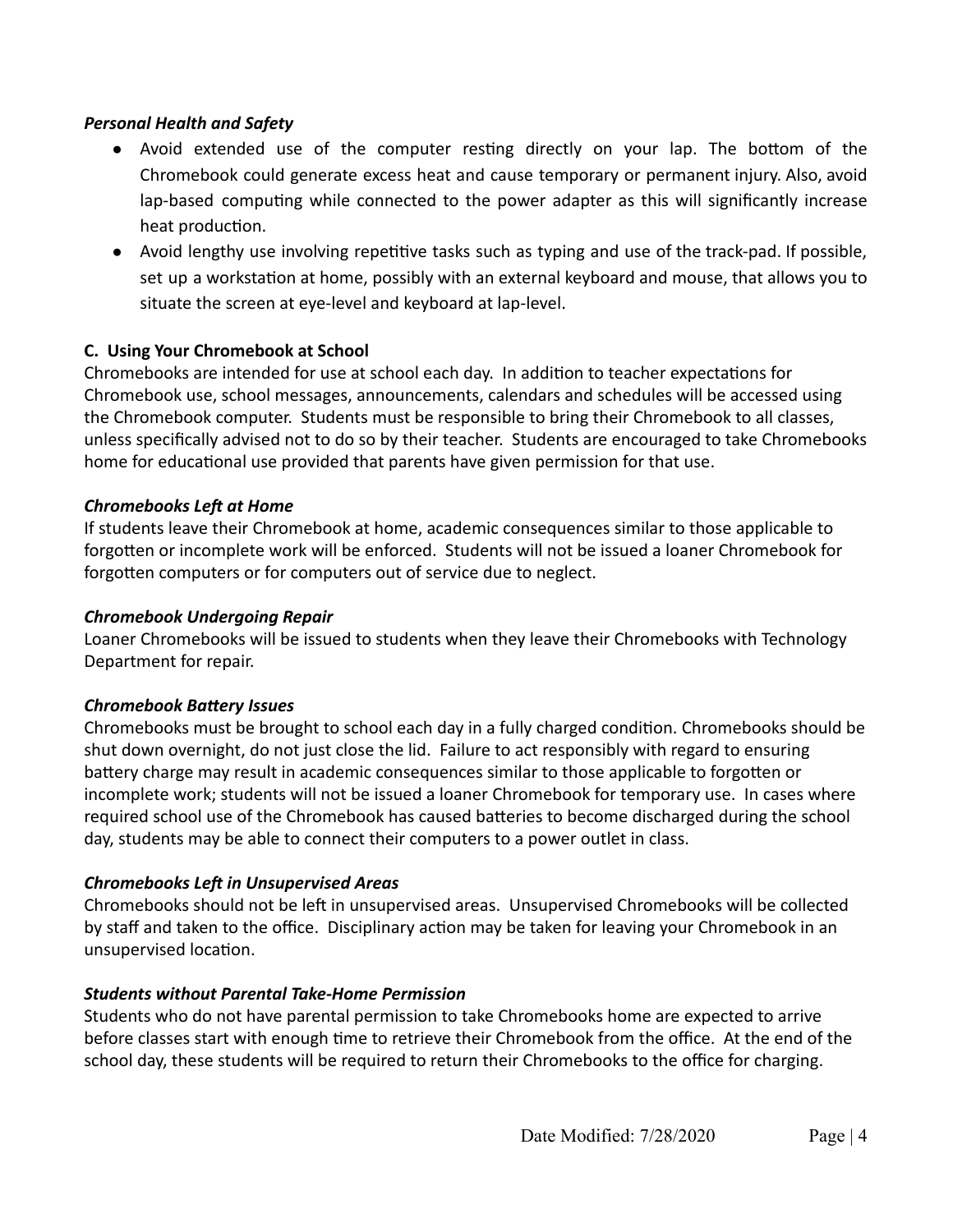#### **D. Managing Files, Saving Files, Printing**

Students will be logging onto their Google network in order to access and save their work. Students will have their own Google user account and folders on the cloud with space to save any school related work.

Students may use network printers installed for student use. These printers will be shared via designated student user groups.

#### **E. Chromebook Software**

#### **Applications Software**

The Chrome Operating System originally installed on the Chromebook must remain on the unit at all times. The school may add applications for use in a particular course. Students are not allowed to run applications from any foreign device (flash drive, external hard drive, etc.) without permission from the Technology Director.

#### **Filtering Software**

Applications have been installed to filter internet content while the student's Chromebook is used. That filtering software is designed to block inappropriate websites and record websites that students visit while they are using their Chromebooks. When a student is off-site, that same filtering software is active. This filtering software also has a geo-tracking element which can give an approximate location where the chromebook was last used.

#### *Inspection*

Chromebooks remain the property of the school district whether at school or home and may be inspected by school staff either directly or remotely at any time.

#### **Software Upgrades**

Upgrade versions of software may be necessary from time to time. Students will be instructed what, if any, action will be required to complete upgrades.

#### **F. Webcam**

All Chromebooks must remain in the carrying case while in restrooms, locker rooms or any dressing area, due to the integrated webcam. The district will not remotely utilize webcams on the school-issued Chromebook for any reason. If you wish to cover your webcam, do not use anything that will damage the camera.

#### **G. Acceptable Use Policy**

Treynor School's CardinalNet AUP is an additional document requiring acceptance and adherence by all students during their enrollment at Treynor CSD. An updated version of this policy can be found on the school website. (See Technology Code of Conduct Addendum in this document for consequences to violating AUP policies).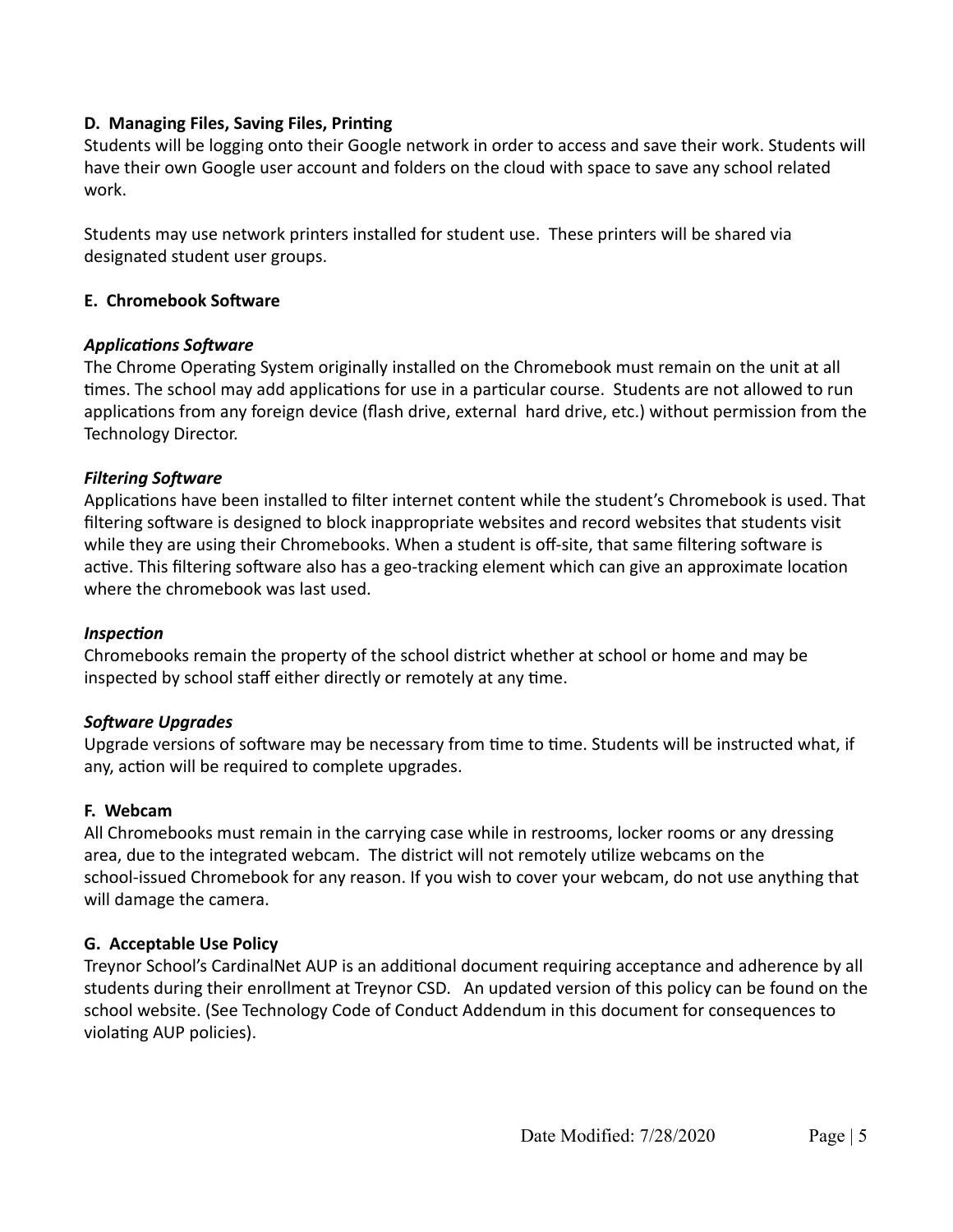*Responsibility for Damage:* The student is responsible for maintaining a 100% working computer and charger at all times. The student shall use reasonable care to ensure that the computer is not damaged. (See Section B, Care of Chromebooks). In the event of damage not covered by the manufacturer's warranty, the student and parent may be billed a fee according to the following schedule:

- First incident up to \$100 (or the cost of the repair if it is lower)
- Second incident up to \$150 (or the cost of the repair if it is lower)
- Third incident -up to \$250 (or the cost of the repair if it is lower)
- Four or more up to full cost of repair or replacement

Treynor CSD reserves the right to charge the student and parent the full cost for repair or replacement when damage occurs due to gross negligence as determined by the administration. (The estimated replacement cost is \$325). The student or parent may not purchase replacement parts or other items issued to the student on their own; payment shall be made to the Treynor CSD in accordance to the schedule previously mentioned and equipment will be purchased by Treynor CSD to ensure interoperability and uphold terms dictated by the equipment warranty provider.

# *Examples of gross negligence include, but are not limited to:*

- Leaving equipment unattended and unlocked. This includes damage or loss resulting from an unattended and unlocked Chromebook while at school. (See Section B, Care of Chromebooks).
- Lending equipment to others.
- Using equipment in an unsafe environment.
- Using the equipment in an unsafe manner. (See Section B, Care of Chromebooks).

Actions Required in the Event of Damage or Loss: Report the problem immediately to the building technology staff. If the computer is stolen or vandalized while not on Treynor CSD property, the parent shall file a police report. Full replacement costs may be charged to students.

#### **Year-End Inspections**

At the end of the year, Chromebooks inspections will be conducted to determine if excessive wear-and-tear fee(s) needs to be assessed. A suggested fee schedule is listed below and is subject to change based on damages and/or repair costs.

- Exceeds normal wear and tear \$ 25 to \$50 (scratching, perm marker, defacing)
- Excessively dirty \$25
- Cracked Casing
	- Minor \$50
		- Severe \$100
- Liquid Spill \$100
- Keyboard Replacement \$60
- Burn marks \$50
- Personal stickers adhered to Chromebook \$25/each (not to exceed \$100)
- Other items not covered will be based on cost of replacement part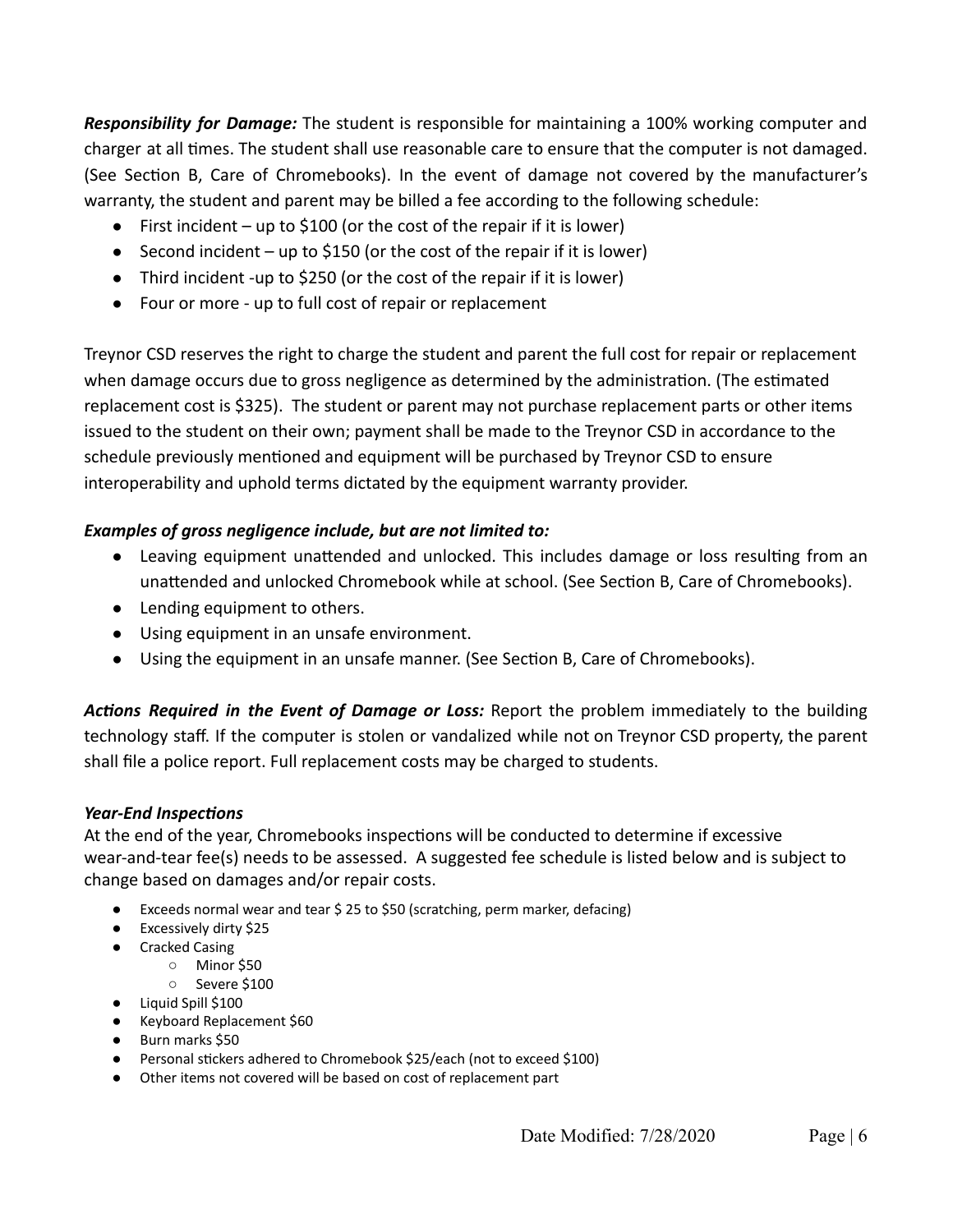*Technical Support and Repair:* Treynor CSD does not guarantee that the computer will be operable, but will make technical support, maintenance, and repair available.

# *Manufacturer's Warranty*

This coverage is part of the purchase price of the equipment and warrants the Chromebook from defects in materials and workmanship. This limited warranty covers normal use, mechanical breakdown or faulty construction and will provide replacement parts necessary to repair the Chromebook or Chromebook replacement. This warranty does not warrant against damage caused by misuse, abuse, or computer viruses. Please report all Chromebook problems to the Technology Department.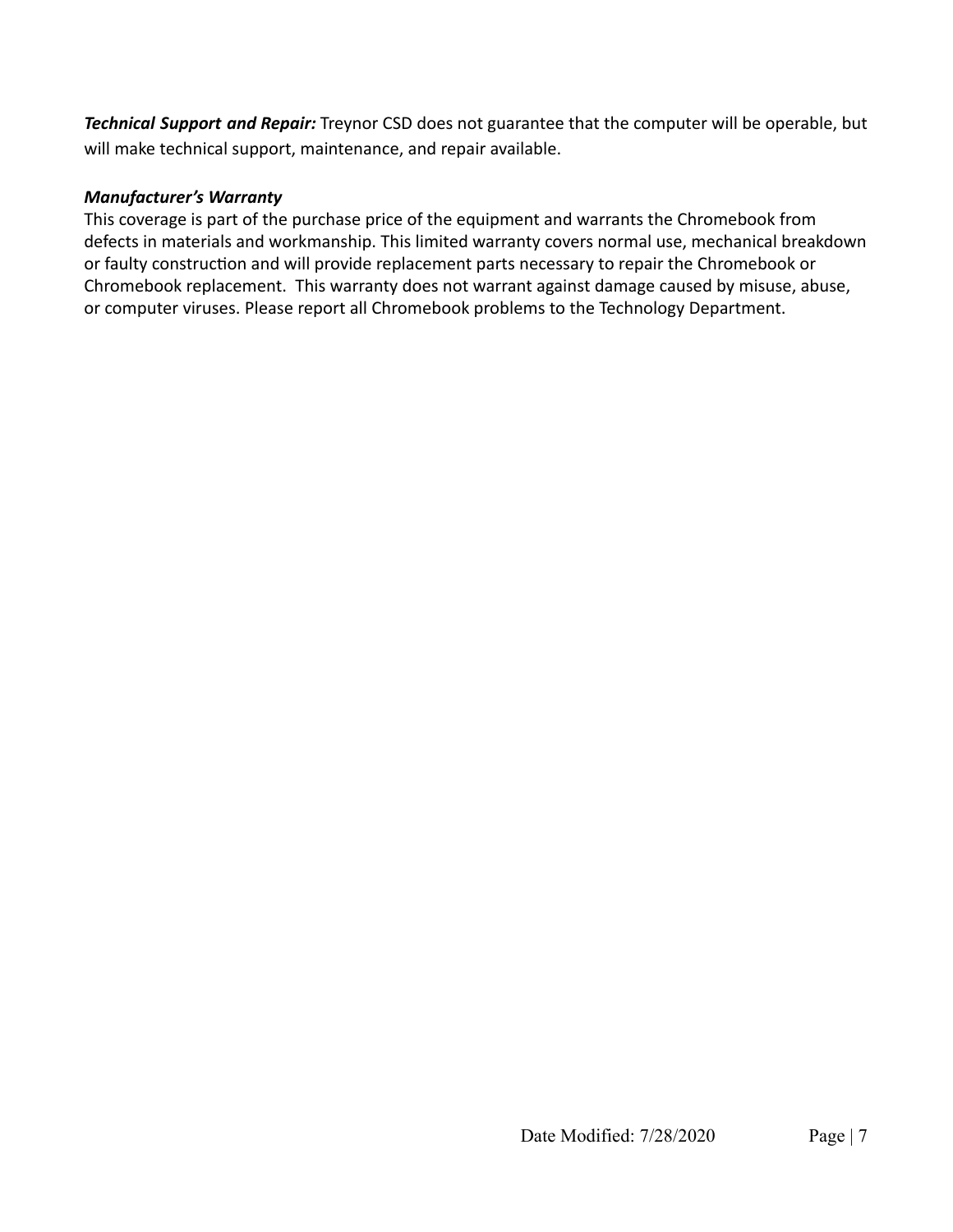# **Technology Code of Conduct Addendum**

| <b>Offense Description</b>                                                                                                                                                                                                                                                                                                                                                                                                                                                                                                                                                                                                                                                                                                                                                                                                                                                                                 | <b>Disciplinary Action</b>                                                      |                                                                                                                                                                                                                                                                                                                                                                                                                                                        |                                                                                                                                                |
|------------------------------------------------------------------------------------------------------------------------------------------------------------------------------------------------------------------------------------------------------------------------------------------------------------------------------------------------------------------------------------------------------------------------------------------------------------------------------------------------------------------------------------------------------------------------------------------------------------------------------------------------------------------------------------------------------------------------------------------------------------------------------------------------------------------------------------------------------------------------------------------------------------|---------------------------------------------------------------------------------|--------------------------------------------------------------------------------------------------------------------------------------------------------------------------------------------------------------------------------------------------------------------------------------------------------------------------------------------------------------------------------------------------------------------------------------------------------|------------------------------------------------------------------------------------------------------------------------------------------------|
|                                                                                                                                                                                                                                                                                                                                                                                                                                                                                                                                                                                                                                                                                                                                                                                                                                                                                                            | 1 <sup>st</sup> Offense                                                         | 2 <sup>nd</sup> Offense                                                                                                                                                                                                                                                                                                                                                                                                                                | 3rd Offense                                                                                                                                    |
| Level 1<br><b>Internet Violations</b><br>Attempting to bypass filtering and/or security<br>measures<br>Attempting to surf for inappropriate or<br>$\bullet$<br>non-academic items<br>Attempting to change filter settings<br>$\bullet$<br>Accessing social media and networking that is<br>$\bullet$<br>non-academic<br>Playing games without prior staff approval<br>Improper Use of Your Chromebook (as outlined in<br>the<br><b>Chromebook Handbook)</b><br><b>Downloading Programs</b><br><b>Production and Distribution of inappropriate</b><br>material<br><b>Privacy</b><br>Attempting to hide computer activities<br>Attempting to hide, delete, or alter files or file<br>$\bullet$<br>types not belonging to the student<br>Revealing and/or sharing of account information<br>$\bullet$<br>Attempting to access or use another person's<br>$\bullet$<br>computer account information or profile | <b>Minimum Action</b><br>Verbal Reprimand<br><b>Maximum Action</b><br>Detention | <b>Minimum Action</b><br>Detention<br><b>Maximum Action</b><br>Loss of computer<br>or limited Internet<br>privilege                                                                                                                                                                                                                                                                                                                                    | <b>Minimum Action</b><br>Detention<br><b>Maximum Action</b><br><b>Extended loss of</b><br>computer/Internet<br>privileges and/or<br>suspension |
| Level <sub>2</sub><br>Hardware<br>Destruction of property<br>Theft<br><b>Software</b><br>Knowingly bringing in viruses<br>Attempting to load programs to subvert function<br>or security<br>Improper use of computers to falsify documents<br>or plagiarize<br>Attempting to bypass security measures or<br>$\bullet$<br>access more privileged accounts<br>Attempting to alter or block the proper operation<br>$\bullet$<br>or performance of the network<br>Using school or other e-mail inappropriately<br><b>Cyber Bullying</b><br><b>Illegal Activities</b>                                                                                                                                                                                                                                                                                                                                          | Citations or legal charges may be issued.<br>web postings.                      | For each offense in Level 2, the minimum action taken will be a<br>Level 1 action and the maximum action taken may be a<br>suspension or expulsion based on the severity of the offense.<br>Given the nature of technology use and applications, the<br>Technology Code of Conduct provisions are subject to change<br>over the course of the school year. If such changes occur,<br>students and parents will be notified via school publications and |                                                                                                                                                |